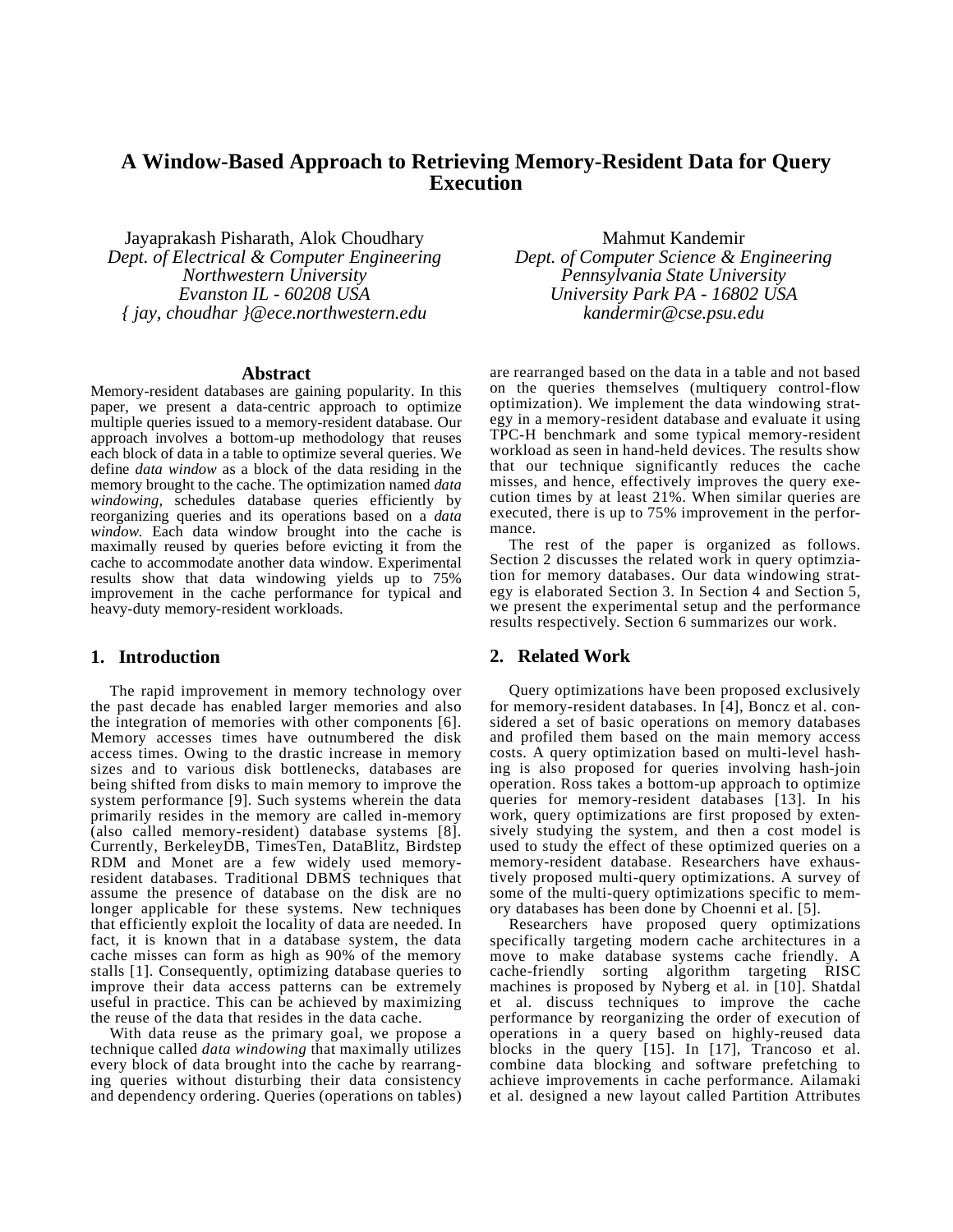Across (PAX) [\[2\]](#page-5-6). This scheme targets improvements in cache performance by extracting the best of slotted and decomposed storage schemes.

Our approach is unique in the sense that our technique optimizes operations based on the underlying data. We reorder operations to suit the data brought from a table, and do not emphasize the control or the flow of queries. In other words, we do not base our optimizations purely on data dependencies and control-flow of queries. Nor is the table layout changed. In contrast, we aim to reuse every bit of data read from the underlying tables. We elaborate our approach further in the following section.

## <span id="page-1-0"></span>**3. Data Windowing**

A database usually consists of multiple tables. Each table has multiple columns (fields). A query views the table as a collection of data blocks. Depending on the implementation, these blocks can either be file blocks, database page blocks or just user-defined blocks. Based on this, we define *data window* as a block of data from the table being accessed by a query. Memory databases usually provide two-dimensional tables. In this case, *data window* is the bounding rectangle that includes a subset of rows and columns accessed by a query. For instance, a query accessing a table having 100 entries (rows) and 7 fields (columns) might just require to access say the first four fields. In such a case, one can divide the table into blocks such that each data window has 10 entries and 4 fields. Hence, there would be 10 data windows, each consisting of 10 entries.

We propose an optimization strategy called *data windowing* that works on *data windows*. A query uses a set of *data windows* from each table that it accesses. We begin by presenting a scheme for a single table case and then extend it to the multiple table case. *Data windowing* consists of the following steps.

- 1. Consider a single table T. The table T is divided into N data windows (disjoint sets) such that each window  $(i \in N)$  fits into the cache.
- 2. For each data window *i* in N, identify a set of queries Q to be performed when *i* is loaded to the processor. The goal is to reuse the data in a data window to the maximum possible extent.
- 3. The number of queries to look at, and the order in which the selected queries are executed is not fixed. That is, the order of accessing the data in a data window is not pre-determined. One way to do it is to just follow the actual execution order as done without this optimization. Given a data window, there is lot of room usually for reusing the data when the execution order is rearranged. A *query queue* contains the queries that can be handled at a given instance (maximum look-ahead of multiple queries).
- 4. The queries are scheduled based on the window accesses. For each window that is accessed, instances of multiple queries that require data from the particular window are scheduled sequentially. That is, queries in the *query queue* are shuffled in a safe way to reuse the data that is being processed at a given instance. Thus, a *schedule queue* is built based on the data accessed by queries in the *query queue*.



# <span id="page-1-1"></span>**Figure 1. Data windowing applied to M queries that work on data from a single table with N data windows**

- 5. The first query finishes executing the particular code section that requires data from the window and passes control to the section of the second query that requires the same set of data. The control goes from one query to another until all queries in the *schedule queue* are executed..
- 6. Now control is shifted to the next data window of the table. Steps 2 to 5 are repeated for this data window. The algorithm continues until all data windows are completed.

As an example, consider a single table T and three queries, Q1, Q2, and Q3. The table T is first divided into data windows (say, T1, T2, T3, and T4) such that each Ti fits in the cache. Let Qij refer to the part of Qi that access Tj. A classical query execution would be in this order: Q11, Q12, Q13, Q14, Q21, Q22, Q23, Q24, Q31, Q32, Q33, Q34. Our approach, on the other hand, executes this: Q11, Q21, Q31, Q12, Q22, Q32, Q13, Q23, Q33, Q14, Q24, Q34. That is, we restructure query parts (Qij) around the data and make use of the best cache locality. A graphical schematic of this example when applied for M queries and N windows is shown in [Figure 1](#page-1-1).

An extension to the algorithm is the presence of multiple tables. When multiple tables are accessed by a query, each table has its set of data windows. The queries are scheduled based on multiple data windows from multiple tables. For example, suppose there are two tables T1 and T2, and three queries  $Q1$ ,  $Q2$ , and  $Q3$ . Let Q1 and Q3 make single scans over the tables, Q2 make a join between T1 and T2. Let each table be divided into two windows: (T11, T12) and (T21, T22). Then we have the following potential data sets for join: S1 = T11 x T21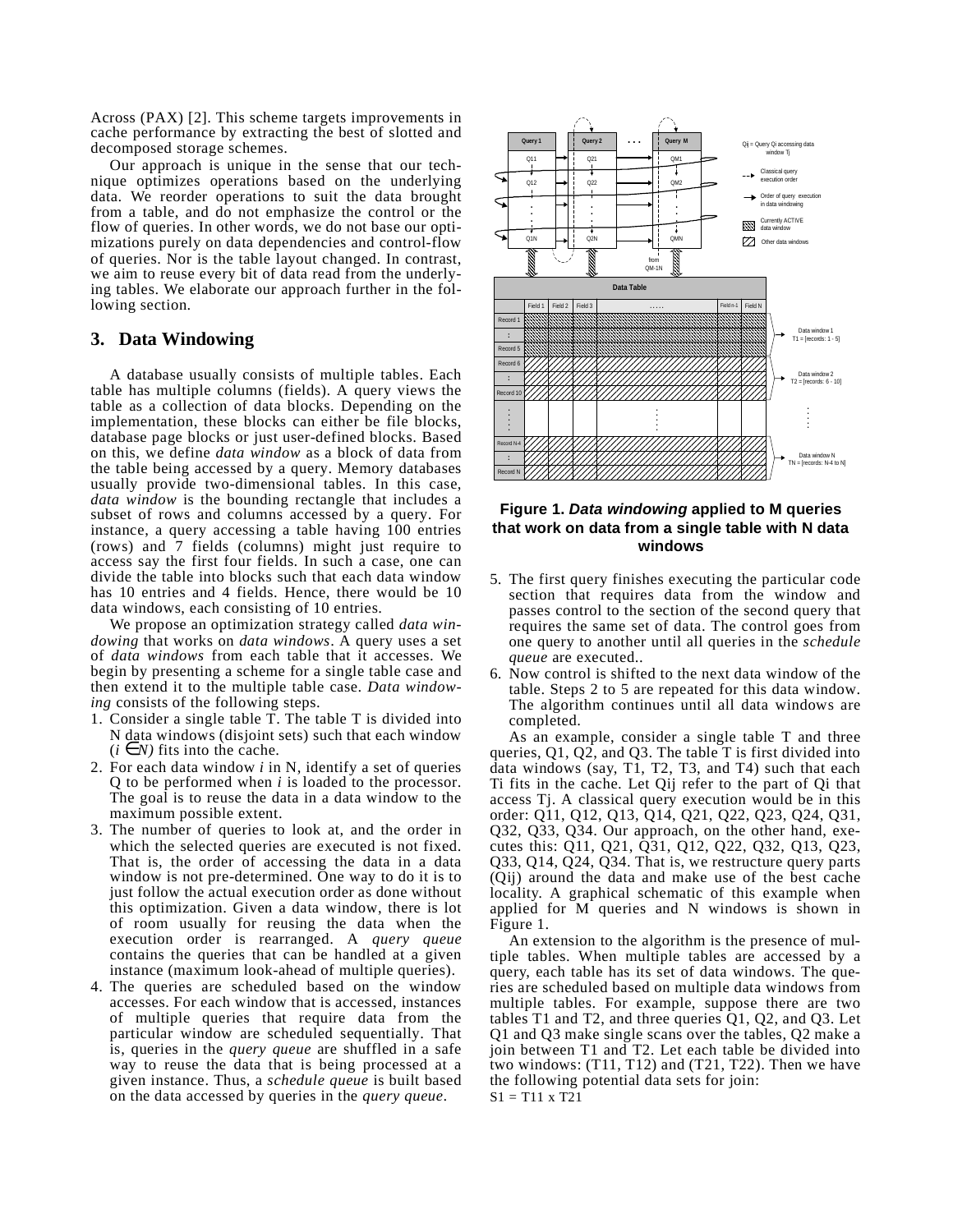| Source                                  | Query           | <b>Description</b>                               | <b>Table Sizes</b>                                      |  |
|-----------------------------------------|-----------------|--------------------------------------------------|---------------------------------------------------------|--|
|                                         | O6              | Simple query                                     | PART - 1000 entries                                     |  |
| TPC - H                                 | O3              | Complex query involving JOIN                     | CUSTOMER - 1000 entries                                 |  |
|                                         | O4              | Complex query involving NEST                     | <b>ORDERS</b> - 1000 entries<br>LINEITEM - 1000 entries |  |
|                                         | O <sub>17</sub> | Complex query involving JOIN and NEST            |                                                         |  |
|                                         | P1              | Simple name and address lookup                   |                                                         |  |
| Queries targeting a<br>simple organizer | P2              | Lookup in directory of friends                   | ADDRESSBOOK - 200 entries<br>FRIENDS - 100 entries      |  |
|                                         | P3              | Lookup in directory of colleagues and<br>friends | <b>COLLEAGUES</b> - 50 entries                          |  |

**Table 1. The two classes of queries considered for our experiments.**

S2 = T11 x T22

S3 = T12 x T22

S4 = T12 x T21

For *data windowing*, we consider each Si in turn, and execute the query portions that access it.

The main goal of our technique is to exploit spatial locality in database queries. Since data windowing changes cursor control based on the data windows, care should be taken to ensure that the data consistency of the database and data dependencies in the original query execution plan does not change. When queries are reordered, they might corrupt the database or just follow a wrong execution order violating the dependencies. To avoid this, we use existing standard techniques that check query execution violations and inter-query dependencies [11,[12\]](#page-5-7). One can opt to use other simpler or even custom mechanisms for this process.

## <span id="page-2-0"></span>**4. Setup**

#### **4.1. Queries**

To evaluate our scheme for memory-resident databases, we considered two classes of queries. The first class is a subset of queries from the Transaction<br>Processing Council (TPC-H) benchmark [16].  $(TPC-H)$  benchmark [16]. Operations in TPC-H (decision support benchmark) have good spatial locality with abundant data intensive operations. These queries were considered to rigorously test the database and our technique. The top part of Table 1 elaborates the TPC-H queries we used and the corresponding database parameters. The selected operations represent a good mix and could be used to build a variety of complicated queries.

Memory-resident databases run queries that are different from the typical database queries as seen in TPC-H. The second set of queries that we consider are representative of classical handheld devices. The typical operations that are performed on an organizer were imitated on our setup (we name the queries P1, P2, P3). The first query P1 involves a simple address lookup using a 'NAME' as input. The SQL query for P1 is described as follows:

#### SELECT

 a\_name, a\_address, a\_city, a\_office\_phone, a\_home\_phone, a\_mobile\_phone.

 a\_email, a\_web, a\_specialnotes FROM addressbook WHERE  $a$ \_name = '[NAME]';

The recent organizers (Palm Organizers available at www.palm.com, Handspring Organizers available at www.handspring.com) provide an ordered view of the underlying addressbook database. For instance, organizers provide the creation of folders. A "friends" folder can be a collection of personnel with a tag set as "friend" in the addressbook. We defined folder as a restrained/customized view of the same database (address book). Intuitively, query P2 strives to do a lookup of friends living in a particular city. A person interested in visiting a city can run this query before he/she leaves for that place. The view and hence the query P2 is defined as follows:

| create view friends as             | P2:               |
|------------------------------------|-------------------|
| <b>SELECT</b>                      | <b>SELECT</b>     |
| a name,                            | a address,        |
| a address,                         | a_home_phone,     |
| a_city,                            | a mobile phone    |
| a_home_phone,                      | <b>FROM</b>       |
| a mobile phone                     | friends           |
| <b>FROM</b>                        | WHERE             |
| addressbook                        | $a_city = [CITY]$ |
| <b>WHERE</b>                       | <b>GROUP BY</b>   |
| $a_{\text{tag}} = \text{[FRIEND]}$ | a name:           |
| <b>GROUP BY</b>                    |                   |
| a name:                            |                   |

Query P3 combines views (folders). For this we defined a new folder called "colleagues". P3 aims to find friends and/or colleagues whose names start with an 'a', living in a particular 'CITY'. Since P3 is very similar to P2 with some extra fields, we do not present the SQL for P3. The intermediate tables and results of queries are also stored in the memory. Table 1 also shows the parameters used for the database tables in our experiments.

#### **4.2. Execution Scenarios**

Since simultaneous processing of multiple queries is needed to validate our approach, we considered a combination of queries, which we term as *scenarios*. Among the queries considered in Section 4.1, there can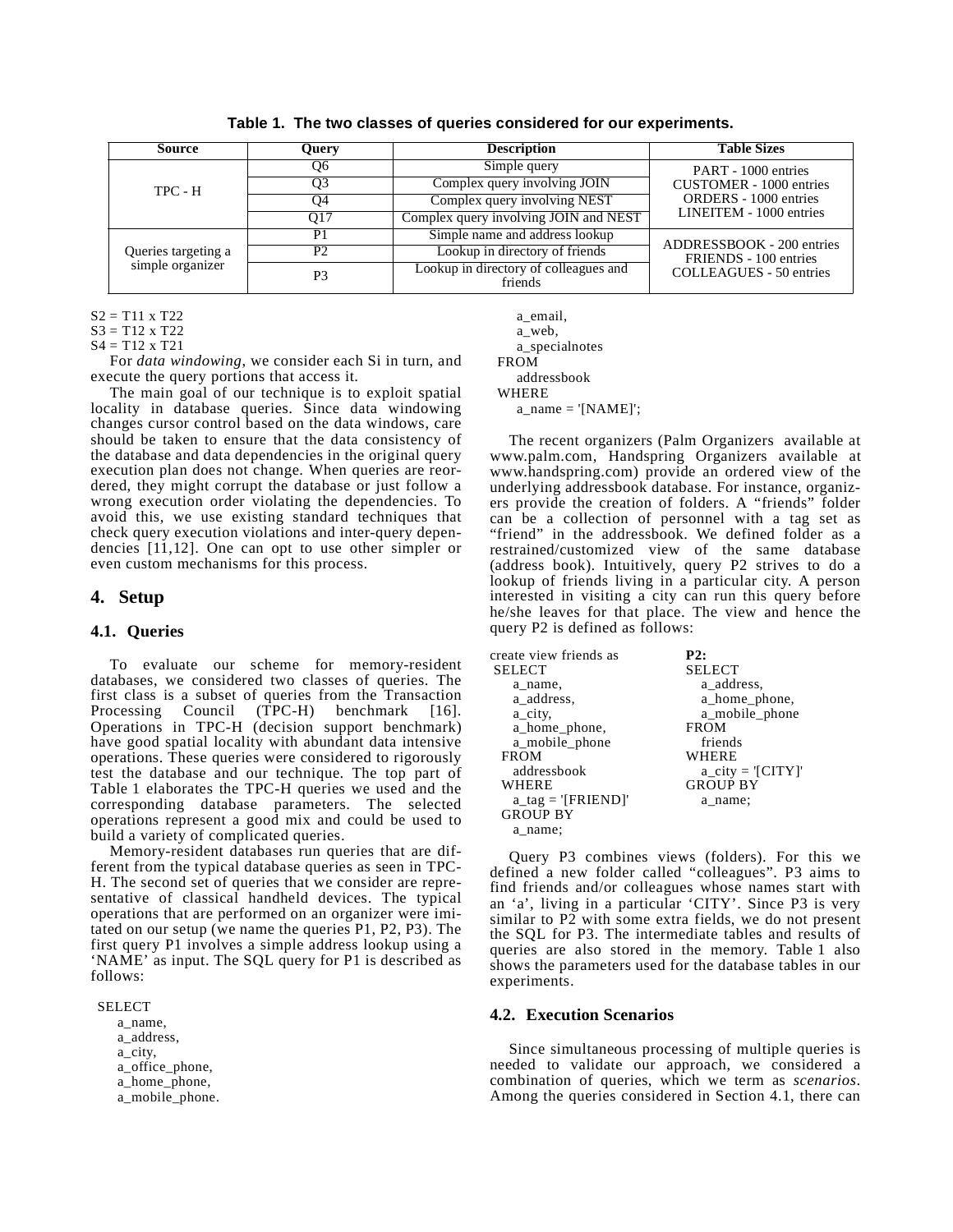| <b>Type</b>               | Legend            | <b>Combination</b> |
|---------------------------|-------------------|--------------------|
|                           | <b>S11</b>        | $P1 + P1$          |
|                           | S <sub>12</sub>   | $P1 + P2$          |
| Two query<br>combinations | S <sub>13</sub>   | $P1 + P3$          |
|                           | S <sub>22</sub>   | $P2 + P2$          |
|                           | S <sub>23</sub>   | $P2 + P3$          |
|                           | S <sub>33</sub>   | $P3 + P3$          |
| Three query               | S <sub>111</sub>  | $P1 + P1 + P1$     |
| combinations              | $S12\overline{3}$ | $P1 + P2 + P3$     |

<span id="page-3-0"></span>**Table 2. Scenarios for organizer queries**

|  | Table 3. Scenarios for TPC-H queries |  |  |
|--|--------------------------------------|--|--|
|--|--------------------------------------|--|--|

| <b>Type</b>                 | Legend           | <b>Combination</b>   |
|-----------------------------|------------------|----------------------|
|                             | T <sub>11</sub>  | $Q6 + Q6$            |
|                             | $\overline{T12}$ | $Q6 + Q3$            |
|                             | T <sub>13</sub>  | $06 + 04$            |
|                             | T14              | $Q6 + Q17$           |
| Two query                   | T <sub>22</sub>  | $Q_3 + Q_3$          |
| combinations                | T <sub>23</sub>  | $\overline{Q3} + Q4$ |
|                             | T <sub>24</sub>  | $03 + 017$           |
|                             | T <sub>33</sub>  | $\overline{O4} + O4$ |
|                             | T <sub>34</sub>  | $04 + 017$           |
|                             | T44              | $Q17 + Q17$          |
| Three query<br>combinations | T <sub>222</sub> | $Q_3 + Q_3 + Q_3$    |
|                             | T <sub>123</sub> | $06 + 03 + 04$       |
| Four query                  | T1111            | $Q6 + Q6 + Q6 + Q6$  |
| combinations                | T1234            | $Q6 + Q3 + Q4 + Q17$ |

be multiple combinations of queries that arrive sequentially, and that which are optimizable using our technique. The various combination (scenarios) of organizer queries and their naming schemes are shown in [Table 2](#page-3-0). For instance, S12 indicates that P1 is sequentially processed along with P2. The combination scenarios for TPC-H queries are shown in Table 3. The combinations shown in the above tables are the prominent ones and the behavior of other combinations are very similar to these, hence, they are not included in this paper.

#### **4.3. Simulation Environment**

The scenarios of Section 4.2 were implemented on a custom memory database. To be consistent with implementation techniques, our query execution plan is based on the execution plan generated by Berkeley DB [3] running the same set of scenarios. The *data windowing* technique explained in Section 3 was implemented in the query optimizer of the database.

We used the cache simulator from Sun Microsystems, Shade [14], for our analysis. The scenarios were executed using our database running atop the Shade simulator. We captured the access pattern and hence, the total cache references and misses (inclusive of L1 and L2). L<sub>2</sub> cache had a significant effect on the performance and was considerably sensitive to the technique. Additionally, researchers have shown that second-level data cache stalls constitute a significant part of the execution

| Parameter                         |                   | <b>Value</b> |
|-----------------------------------|-------------------|--------------|
| L1 I-cache                        | Size              | 16 KB        |
|                                   | Associativity     | $2$ -way     |
|                                   | <b>Block Size</b> | 32 bytes     |
| L1 D-cache                        | Size              | 16 KB        |
|                                   | Associativity     | $2$ -way     |
|                                   | <b>Block Size</b> | 32 bytes     |
| L <sub>2</sub> cache<br>(unified) | Size              | 256 KB       |
|                                   | Associativity     | 4-way        |
|                                   | <b>Block Size</b> | 128 bytes    |

**Table 4. Default parameters used in experiments**

time bottlenecks in databases [\[1\].](#page-5-5) Hence, we present our results based on the performance of L2 cache in the following sections. Table 4 shows the default parameters and settings used for our database and the Shade simulator. Before performing our experiments, the database is first populated. The scenarios considered in our experiments include queries that perform just read operations. A read operation, in turn, triggers a traversal of the database for seeking the record.

#### **4.4. Indexing Schemes**

Indexing schemes reduce the record-lookup times of databases by optimizing the traversal. We modified our database to implement extendible hashing [\[12\]](#page-5-7) and Ttree indexing schemes [\[7\].](#page-5-8) Since our scenarios involve pure read operations, our approach integrates swiftly at the hash lookup and tree traversal level of operations. The following elaborates the methodology used. The underlying physical data is first sorted (done to make the lookup easier and to lay emphasis on data windowing without losing focus onto other issues. In the actual case, data need not be sorted). This facilitates a clustered scheme [\[12\]](#page-5-7) on the tree indexes and a easier hash table build process. We then build the index table. Index entries are pointers to the actual data (since ours is a memory-resident database) in an effort to save space. In the case of T-trees, the entries are automatically balanced during the population operation.

We build the indexes completely before performing our query operations. This is to prevent the disturbing of indices during operations. There are two indexes for organizer-class queries: name (a\_name) based and tag (a\_tag) based. Tag defines the relationship to the person in the addressbook. This is to make the lookup faster. Without a tag-based indexing, the algorithm has to traverse all the records in case of a tag lookup. Multiple indexing is anyway cheap in a memory DB (as these indexes are just pointers to memory locations a.k.a. records in DB). In case of TPC-H tables, entries are indexed using customer name for CUSTOMER table, order date for ORDERS, and ship date for LINEITEM. These are the primary lookup fields in our queries. After doing the Join operation, we do not do indexing of the intermediate table. This is to avoid the complexities involved in rebuilding the indexes, and to avoid duplicate index removals. This might result in the lookup of all table entries, but the performance does not suffer much, as seen from the following section.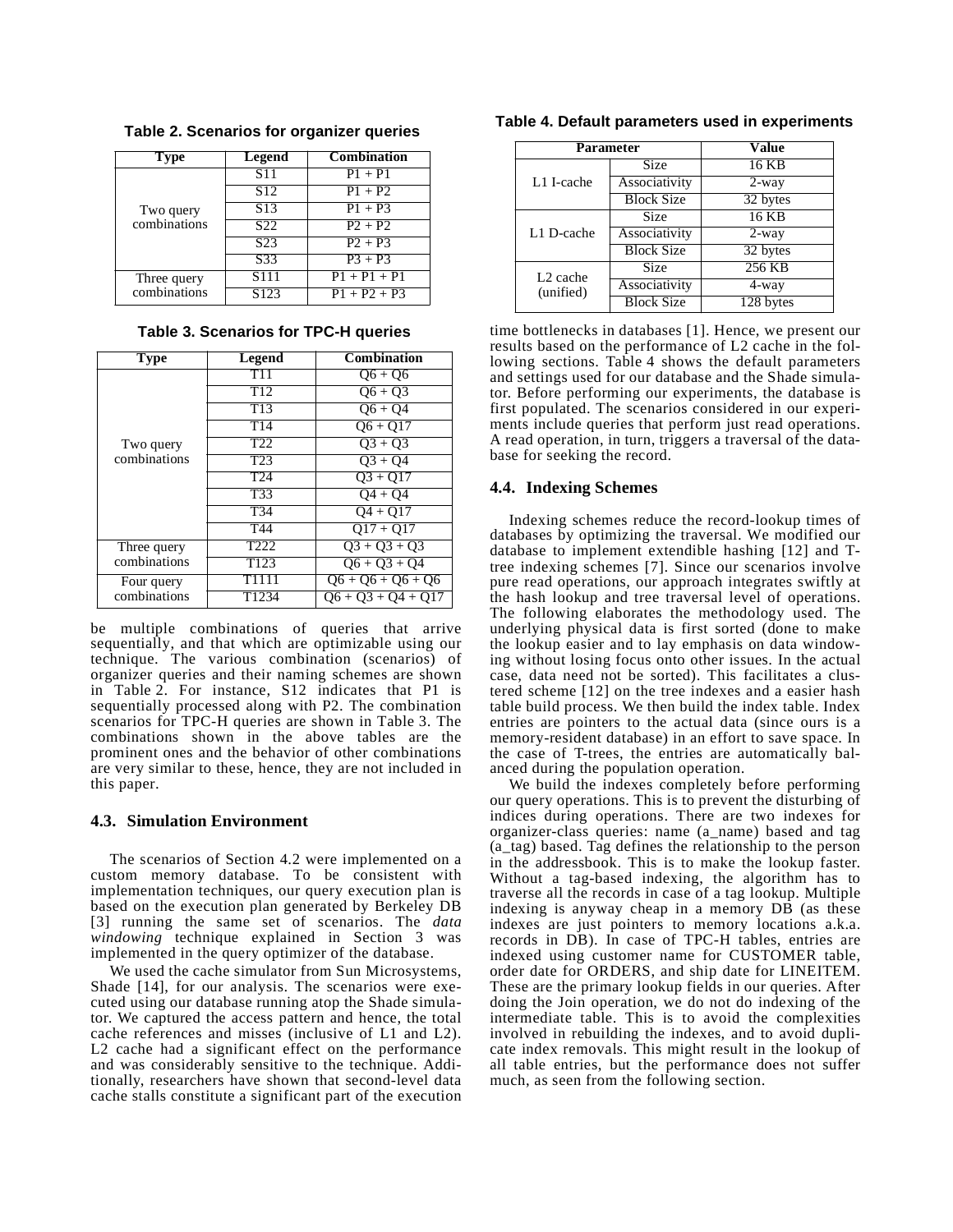# <span id="page-4-0"></span>**5. Evaluation of Data Windowing Strategy**

### **5.1. Cache Performance**

We first present the results for organizer-class queries and then consider the scenarios from TPC-H queries.

Figure 2 shows the L2 cache performance of organizer-class scenarios with hash indexing and Figure 3 shows that of T-tree indexing. In these figures, *ref* refers to L2 cache references, *miss* refers to L2 cache misses. The legends beginning with D (meaning Data-Window size) represent the number of L2 misses after applying the *data windowing* technique. The number following D indicates the number of entries (number of rows) considered in our technique. As an illustration, D5 indicates the scenario when 5 rows of a table are processed at a time. For the S12 scenario, query P1 reads 5 rows and then finishes processing the data. Before moving on with further rows, P1 transfers control to P2 and P2 reuses the same 5 rows to processes the query. D10 represents 10 rows at a time, D20 represents 20 rows and so on. We present the results only up to D10 since the benefits saturate beyond these values.



**Figure 2. Cache misses for organizer scenarios with hash based indexing scheme**



**Figure 3. Cache misses for organizer queries with T-tree indexing scheme**

The misses that arise from both the index and data references are captured in the graphs of Figure 2 and Figure 3. The L2 cache misses on the hashed indexes and the underlying data reduce by an average of 28% and 33% respectively. In the case of S111, the cached data is reused to the maximum extent to give a 50% reduction in index misses and a 64% reduction in data misses. Looking at the total number of references and the misses, hash based indexing is better than T-tree based indexing for organizer queries. This is attributed to the simple nature of the organizer database. But note that the benefits obtained from our technique are reflected more in T-tree indexing scheme. This is due to the larger number of references to the data in this scheme.

The performance of TPC-H scenarios with hash based and T-tree indexing is shown in Figure 4 and Figure 5. Our technique contributes an average 40% reduction in cache misses for hash indexing and 60% reduction for T-tree indexing. The index misses also reduce by similar percentages. Due to larger table sizes (and also increased number of tables) in the case of TPC-H queries, both T-tree and hash schemes perform at par as against the organizer case. This validates the fact that hash based indexing is good for smaller tables and T-tree indexing is good for larger tables.

The value set for the window size D impacts the cache misses. If the queries are complex and the D values are very small, the cache misses increase. The ability to reuse data decreases if the cache is disturbed a lot, which can happen if the size of D (number of rows considered) is very small. For simple queries, high values of D prove to be either useless or at times, worsen the performance. Hence, a small D size for simple queries and a larger D size for complex queries proves to be a good estimate (results not presented here due to space constraints).



**Figure 4. Cache misses for TPC-H scenarios with hash based indexing scheme**